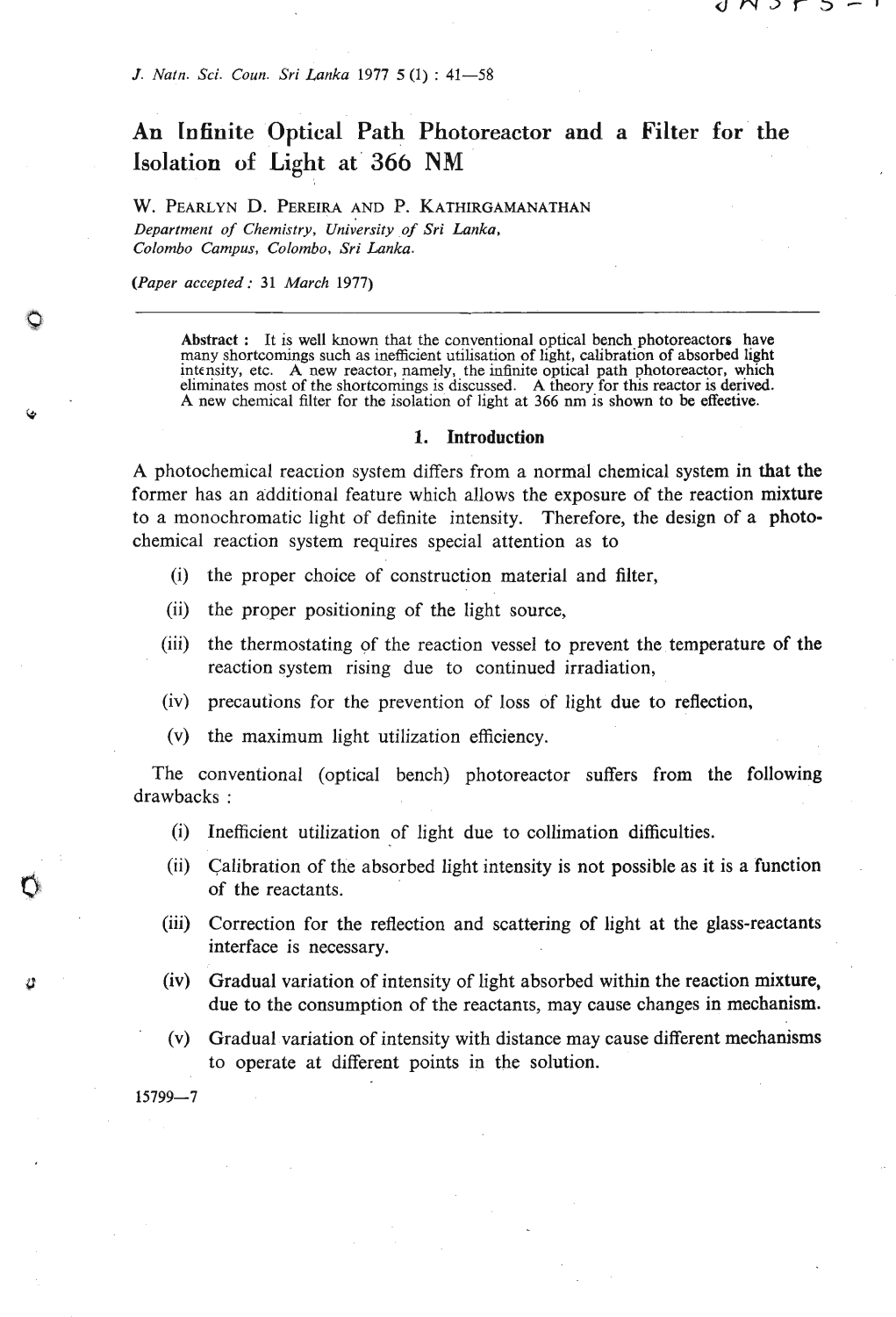An 'infinite optical path photoreactor' (Figure 1) was designed which partially removed the above said defects. The unique feature of the reactor is its  $100\%$ light absorption and as a consequence of this, the following advantages are accomplished :

- (i) Increased power utilization efficiency.
- (ii) Easy calibration by only one actinometry experiment.
- (iii) There is no variation of absorbed intensity (at any point in the reaction mikture) with time, because emitted light is totally absorbed by the reaction mixture, whatever its concentration, due to the infinite optical path available for absorption.
- (iv) The variation of absorbed intensity with position is less marked (than in an optical bench photoreactor) due to the averaging effect caused by the periodic retracing of the path of a given ray due to multiple reflections.
- (v) The correction for reflection at interface is irrelevant in this case due to the fact that there is no provision for light loss due to the geometry of the reactor.

## **2. Theoretical**

The most spectacular feature of the reactor is its infinite optical path. The condition under which this photoreactor is of infinite optical path will be derived below.

Let the source be designated by 0 and the first reflection at the wall by 1, the second reflection at the wall by 2 and the third reflection by 3, etc.

Let  $\alpha$ ,  $\beta$  and  $\gamma$  be the optical densities of the filter system, reaction mixture and the pyrex wall of the reaction vessel, respectively, where

$$
\alpha = \varepsilon_{\text{f}} C_{\text{f}} l_{\text{f}} + \varepsilon_{\text{CA}} C_{\text{CA}} l_{\text{CA}} + \varepsilon_{\text{MB}} C_{\text{MB}} l_{\text{MB}}
$$

as the filter system (in this case) is made of two concentric cylindrical compartments containing chrome alum (CA) and methylene-blue (MB) separately (Figure 2).

 $\beta = \epsilon C \cdot l$  (for the reaction mixture)

$$
\gamma = \varepsilon_{\omega} C_{\omega} l_{\omega}
$$

where  $f =$  filter (pyrex) glass

= reaction mixture

 $\omega$  = pyrex glass wall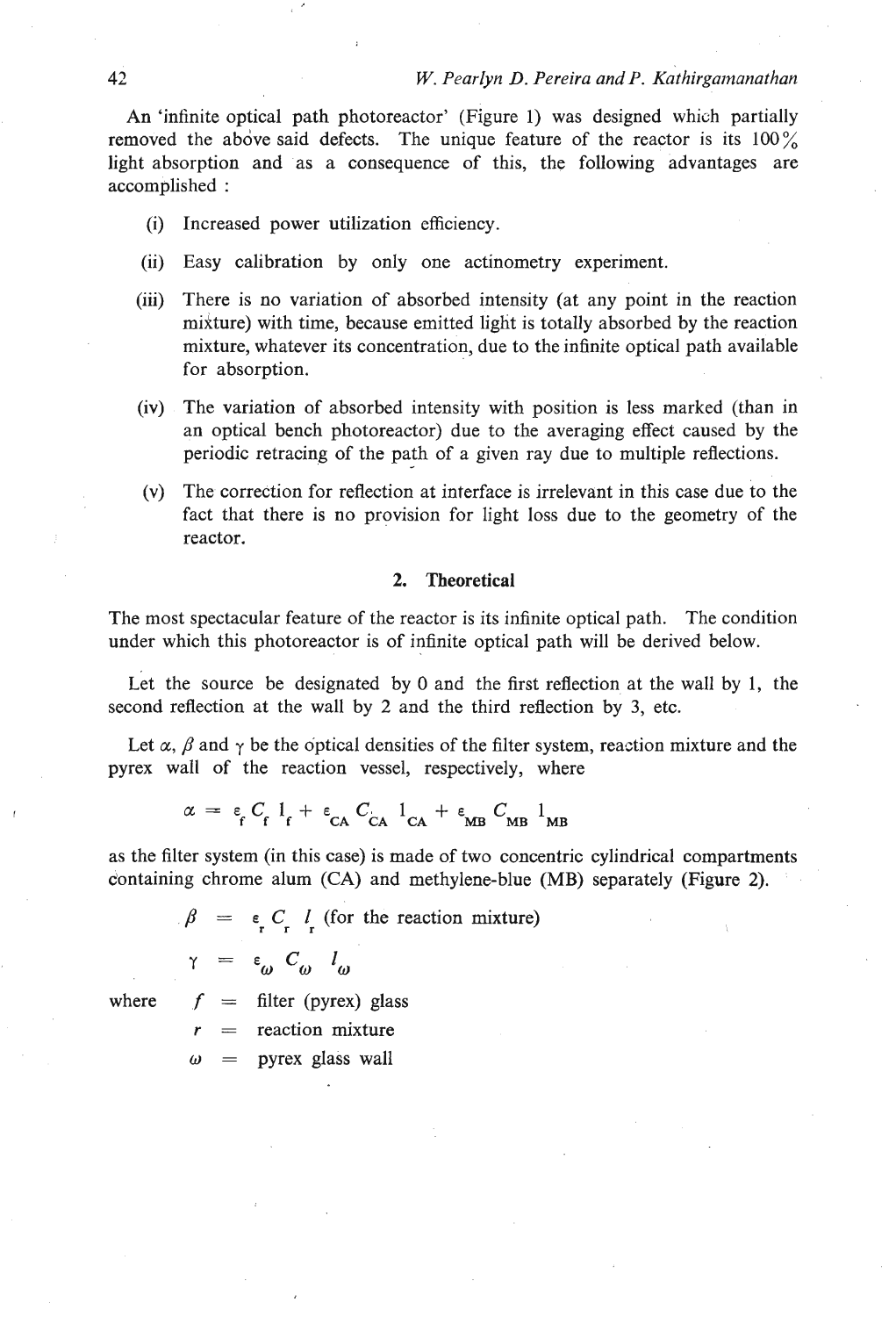

**Figure 1. Infinite optical path photoreactor** 

- 
- 

Ũ

ŀ.

- **3. Thermos flask.** 8. Magnetic needle **4.** Filter solution (CA) **8.** Magnetic stirrer Filter solution (CA) 9. Magnetic stirrer
- **5. Mercury lamp (medium pressure)**
- 1. Water jacket 6. Reaction mixture 2. Wooden lid and the second value of  $\overline{z}$ , Regiform box
	- **2. Wooden lid** a **7. Regiform box**
	-
	-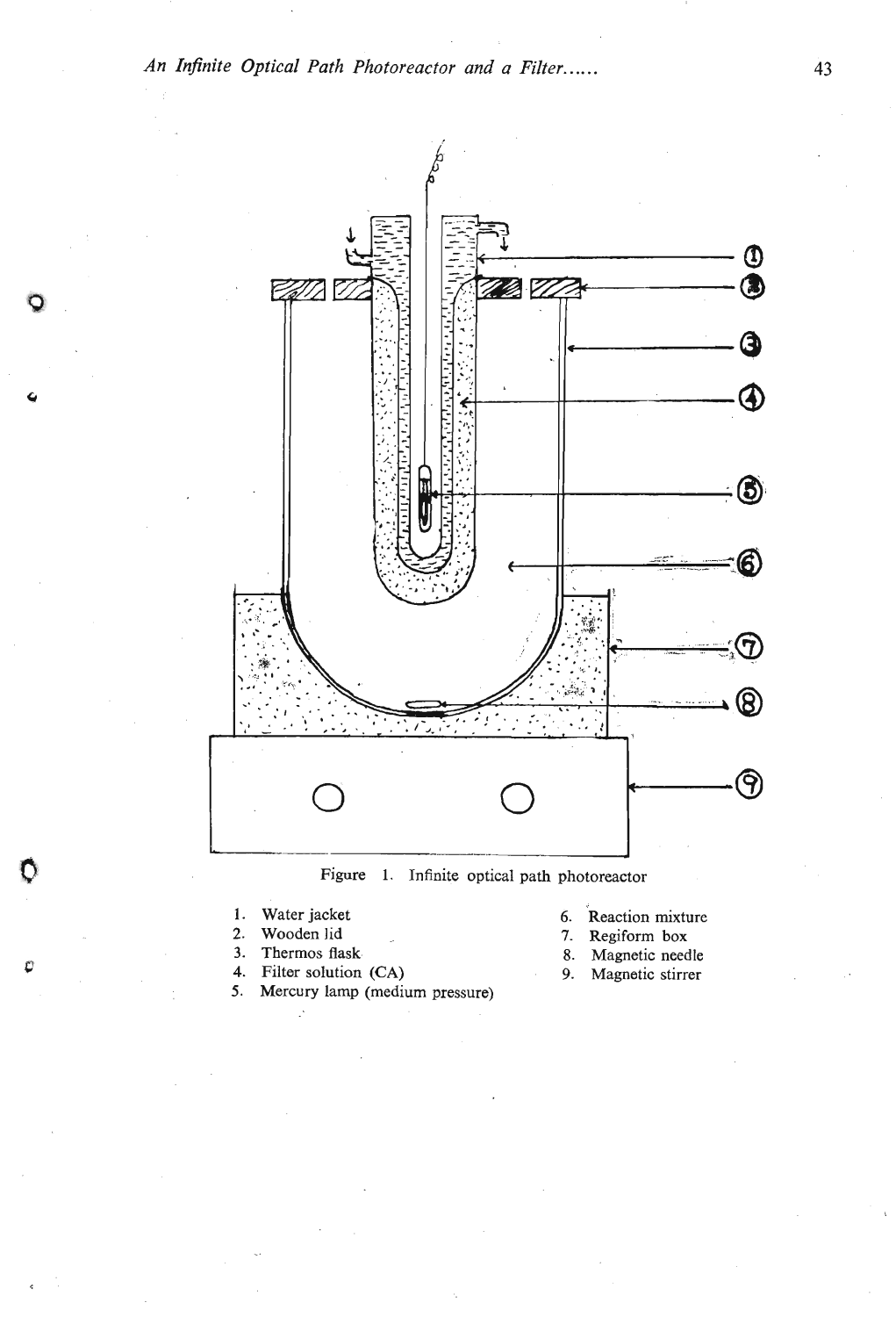

**Figure 2. Infinite optical path photoreactor** 

- 
- 
- 
- **3. Thermos flask 68. Regiform box 4. Filter solution (MB) 9. Magnetic needle**
- **4. Filter solution (MB)** 9. Magnetic needle<br> **5. Filter solution (CA)** 10. Magnetic stirrer 5. Filter solution (CA)
- **1. Water jacket 6. Mercury lamp (medium pressure)** 
	- **2. Reaction mixture 8. Regiform box**
	-
	-
	-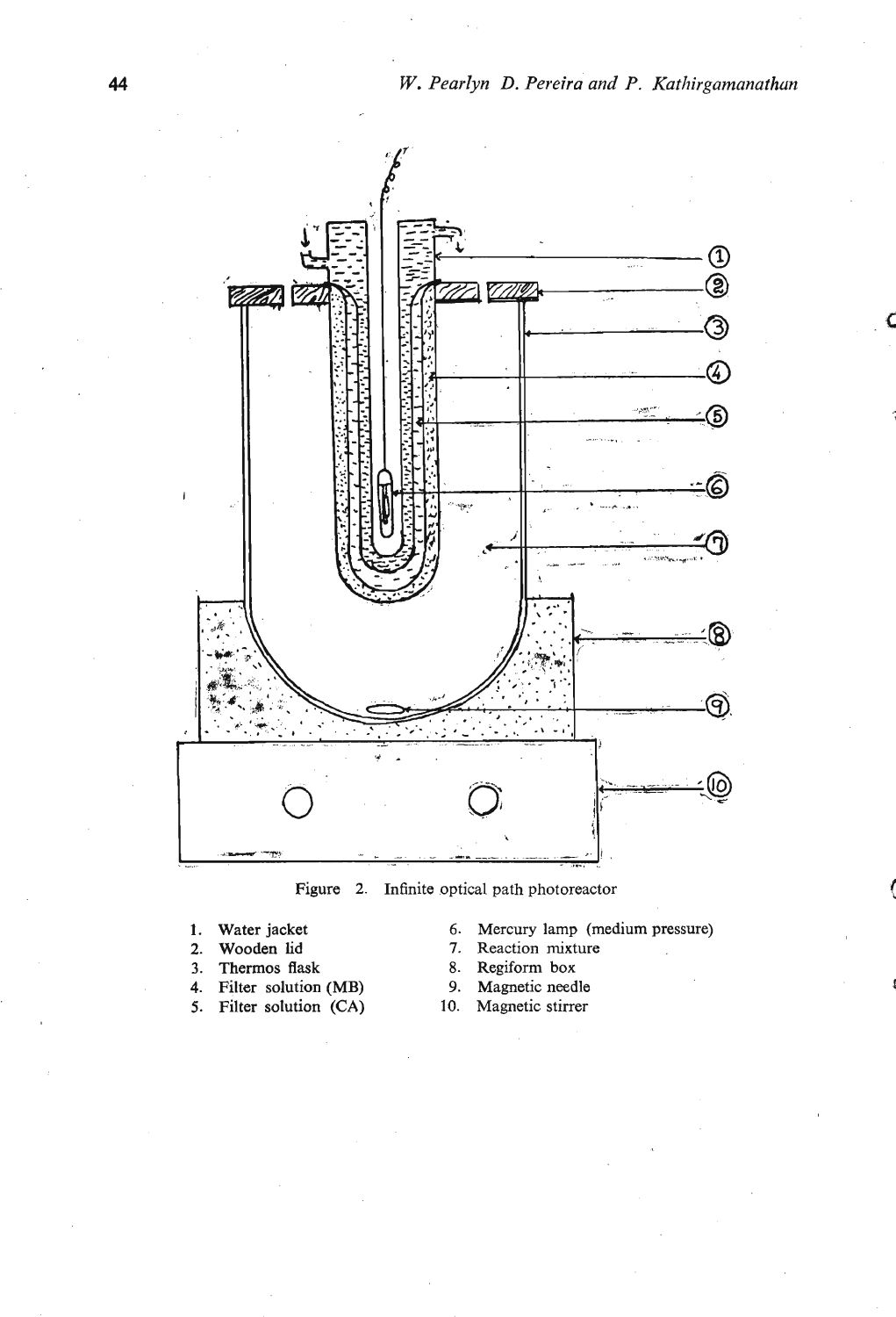*An Injinjte Optical* **Path** *Photoreactor and a Filter..* . . . .

Let  $I_{ii}$  be the intensity of light absorbed by the reaction mixture when the light travels from  $i$  to  $j$  where

$$
i = 0, 1, 2, \ldots
$$
 and  $j = i + 1$  (i.e.  $i \in N$ )

Assuming that there is no reflection at. the interfaces and losses through the opening (Figure *2),* 

by Beer-Lambert's law,

. .

$$
I_{\text{o}i} = I_{\text{o}}(\lambda) \ 10^{-\alpha} \ (1 - 10^{-\beta}) \text{ where}
$$

 $J_0(\lambda)$  is the intensity of light emitted at  $\lambda$  *nm* 

$$
I_{12} = I_o (\lambda) 10^{- (\alpha + \beta)} 10^{- \gamma} (1 - 10^{- \beta}) + I_o (\lambda) 10^{ (\beta \alpha + \beta + \gamma)}
$$
  
\n
$$
I_{23} = I_o (\lambda) 10^{- (\beta \alpha + 2\beta + \gamma)} (1 - 10^{- \beta}) + I_o (\lambda) 10^{- (\beta \alpha + 3\beta + 2\gamma)}
$$
  
\n
$$
I_{34} = I_o (\lambda) 10^{- (\beta \alpha + 4\beta + 3\gamma)} (1 - 10^{- \beta}) + I_o (\lambda) 10^{- (\beta \alpha + 5\beta + 2\gamma)}
$$
  
\n
$$
(1 - 10^{- \beta})
$$
  
\n
$$
(1 - 10^{- \beta})
$$

Total intensity of light absorbed by the reaction mixture *(Isba)* is given by the following equation

$$
I_{\text{abs}} = \sum_{i=0} I_{ij} \quad (j = i + 1)
$$
  

$$
I_{\text{abs}} = I_{o}(\lambda) 10^{-\alpha} (1 - 10^{-\beta}) \left\{ 1 + \frac{1}{10^{(\beta + \gamma)}} + \frac{1}{10^{(2\alpha + \beta + \gamma)}} \dots \right\}
$$

$$
+\frac{1}{10(2\alpha+2\beta+2\gamma)}+\frac{1}{10(4\alpha+3\beta+2\gamma)}\Big|+\cdots
$$

It can be easily seen that  $I_{\text{abs}} = I_o(\lambda)$  only when  $\alpha = 0$  and  $\beta$  and/or  $\gamma$  are very large. For 100% absorption of light by the reactants, the wall should not absorb any light but should reflect it. Therefore  $\lambda = 0$  in order to satisfy the requirement.

Ű

O

 $\overline{a}$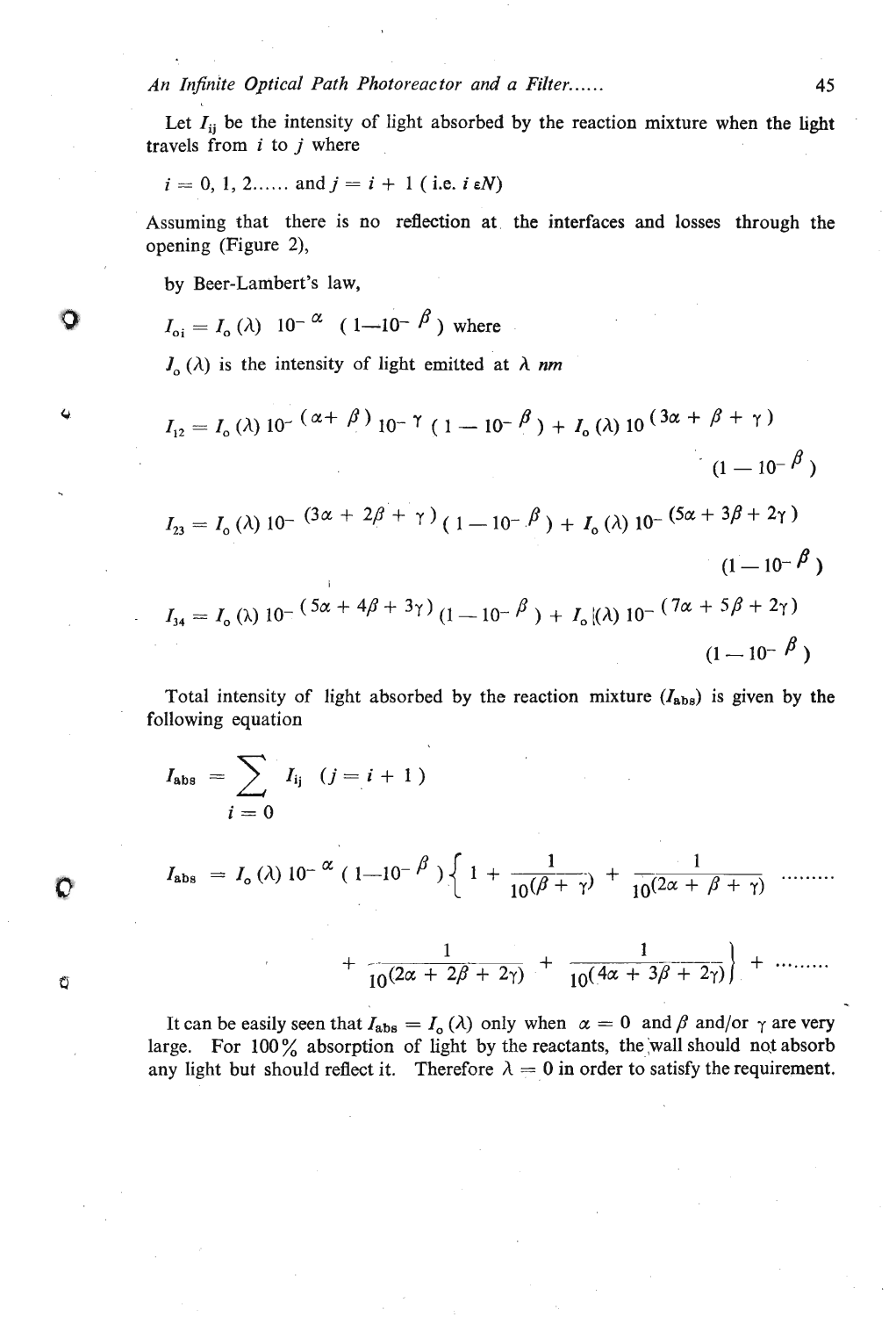In short,  $\alpha$  and  $\gamma$  should be zero and  $\beta$  should be very large for the 100% absorption by the 'reaction mixture and for infinite optical pathlength. In other words, the infinite optical path photoreactor<sup>\*</sup>functions with 100% efficiency when, and only when, the glass and filter solutions do not absorb any light and the mixture absorbs it strongly.

In order to make  $\alpha = 0$ , we must find a filter which possesses 100% transmission at the wavelength concerned. To make  $\gamma = 0$ , a noble metal surface can be used.

## 3. Chemical Filter

Chemical filters are often used with medium pressure mercury lamps to provide an intensity of monochromatic light which is often higher than those obtainable from conventional photochemical monochromator systems.

The main interest has been the mechanistic study of photochemical benzpinacolization. Benzophenone reduction in the presence of a hydrogen donor requires an irradiation of light of wavelength **366** nm, because, the energy gap between the first excited singlet of benzophenone  $(^{1}S_{1})$  and ground state  $(^{1}S_{0})$  matches the energy of light of wavelength **366** nm. For any quantitative and easily interpretative measurement, one should have a monochromatic light. Firstly, the construction of a near perfect monochromatic 'chemical filter' will be considered.

In the early stages of the investigation of the photoreduction of benzophenone, an aqueous solution of chrome alum had been used<sup>4</sup> as a chemical filter which transmits light in the region  $450 < \lambda < 550$  nm within which is a Hg band at 546 nm (Figures **3** and 5). So the filter is not monochromatic and should therefore be modified. Attempts were made to improve both the monochromaticity and transmittance of the filter. A study of transmittance characteristics of various compounds was made. The selection of the filter compounds was based on the criterion that a violet aqueous solution was obtained with transmission in the region  $350 < \lambda < 400$  nm. Some of them were aqueous solutions of crystal violet, chrome alum, gentian violet, bromothymol blue and methylene blue. None of the above mentioned solutions gave a transmittance peak having a maximum close to  $\lambda = 366$  nm. However the transmission spectrum of methylene blue (Figure 4) is noteworthy. Although it transmits light at **400** nm and **435** nm, where there are Hg bands, (Figure **5),** it does not transmit light at 546 nm. Further, this does not have transmission in the region  $\lambda$  < 350 nm and  $\lambda$  > 500 nm. A desirable feature of methylene blue is that one of its maxima is at  $\lambda = 375$  nm which is very close to 366 nm. Therefore, it was expected that a mixture of CA and MB would yield a near perfect filter. Using the transmission versus wavelength plot (Figure 3) of chrome alum and assuming Beer-Lambert's law, the optimum concentration of chrome alum was calculated by maximising the transmission at **366** nm and minimising the transmission at **540** nm. The optimum concentration was estimated to be **0.28** moles **1-I** (with 10% transmission at **310 nm**  and **366** nm, and **0.05%** transmission at **540** nm).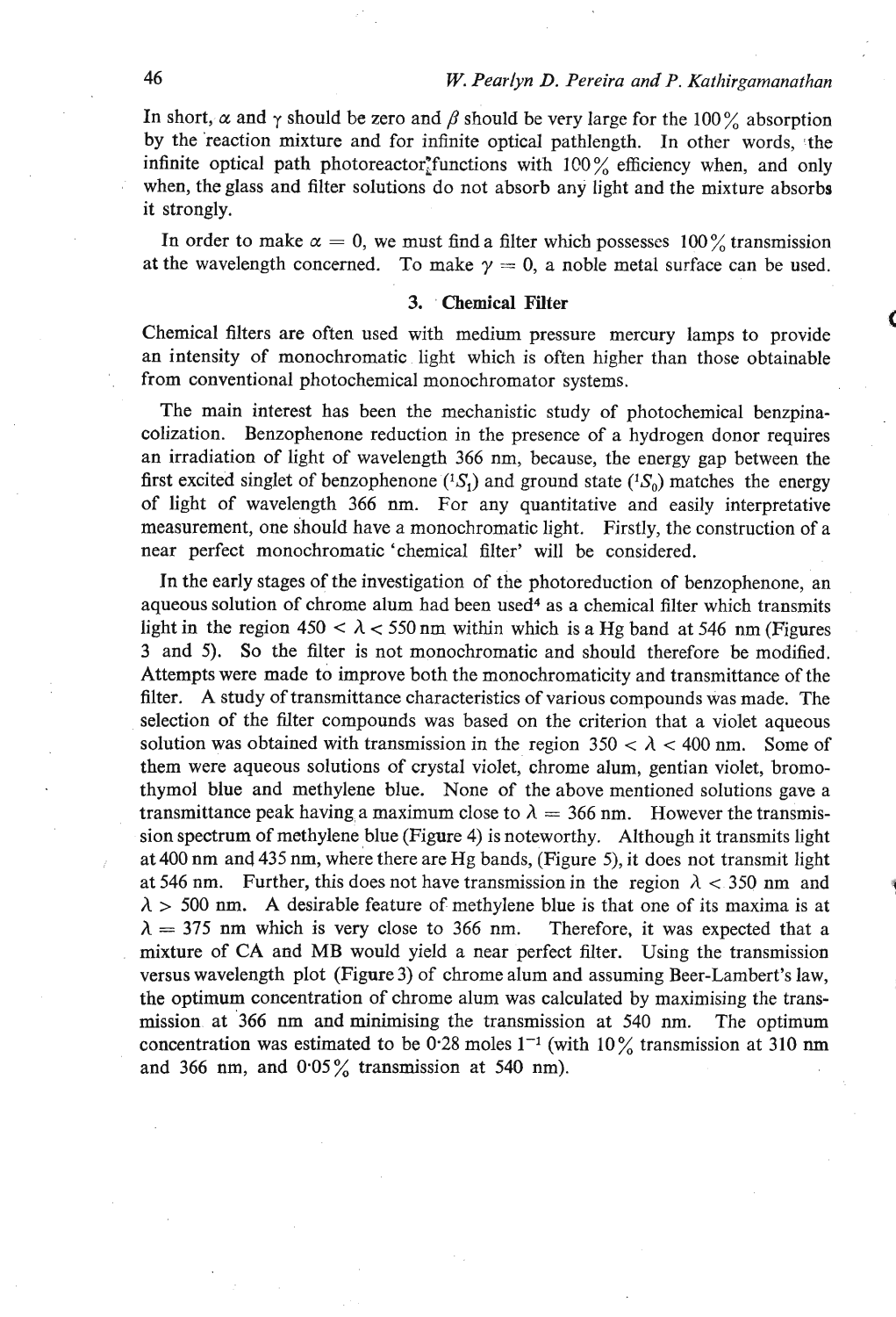

**Figure 4** 

 $\vec{\text{C}}$ 

 $\overline{O}$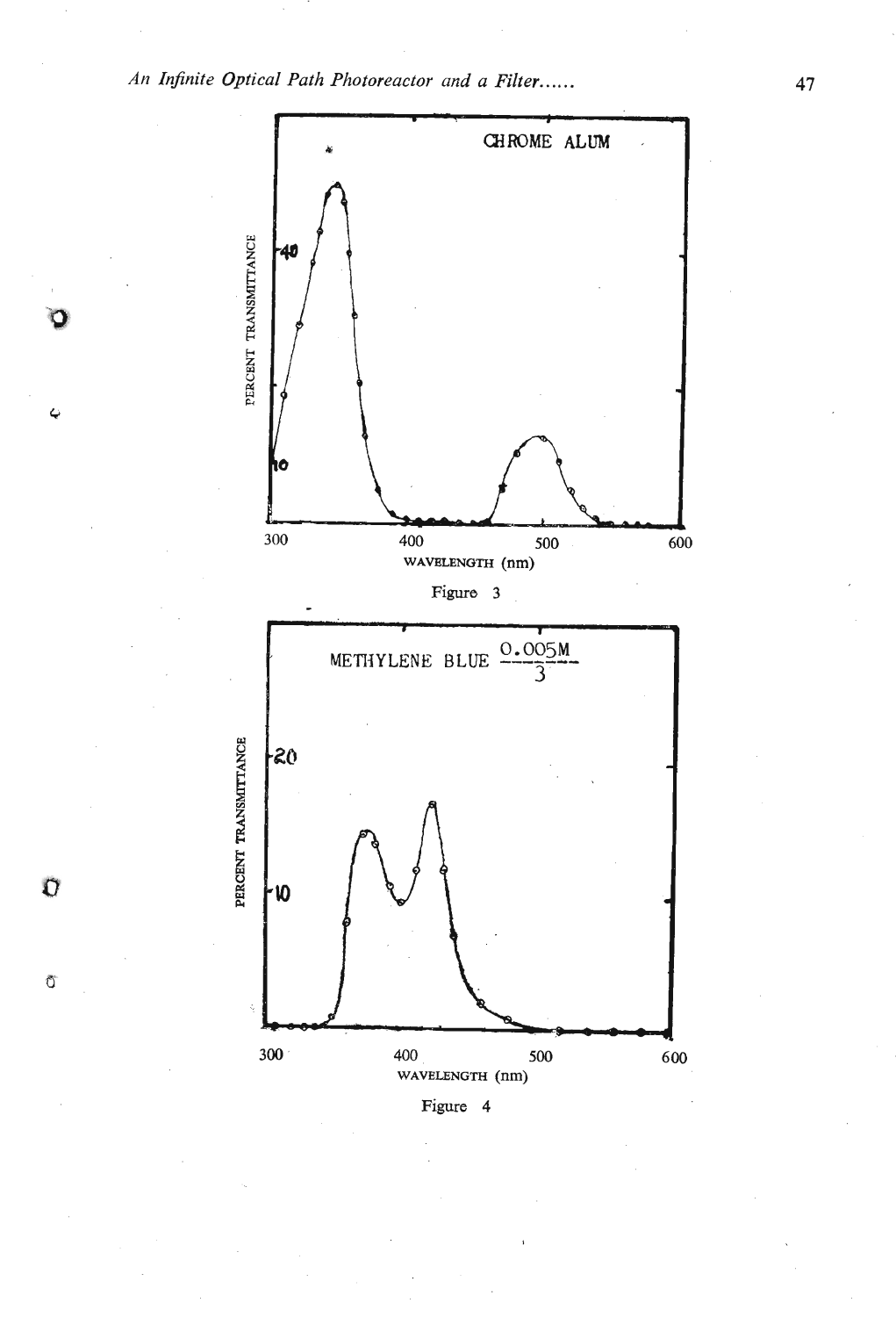

**Figure 5. Relative energy distribution in Medium Pressure Mercury Lamp** 

**Transmittance characteristics of the following mixtures were studied (Figure 6).** 

| <b>Mixture</b> | Concentration of<br>chrome alum (moles $1^{-1}$ ) | Concentration of<br>methylene blue (moles $1-1$ ) |
|----------------|---------------------------------------------------|---------------------------------------------------|
| I              | 0.28                                              | 0.0016                                            |
| п              | 0.28                                              | 0.0008                                            |
| ш              | 0.28                                              | 0.0005                                            |
| IV             | 0.14                                              | 0.0006                                            |

| --<br>× |  |
|---------|--|
|---------|--|

**Transmission spectrum of mixture I (Figure 6) shows 1.5% transmission at**   $\lambda = 366$  nm. Transmission characteristics of mixtures II and III show that the **reduction in concentration of methylene blue causes a hypsochromic shift.**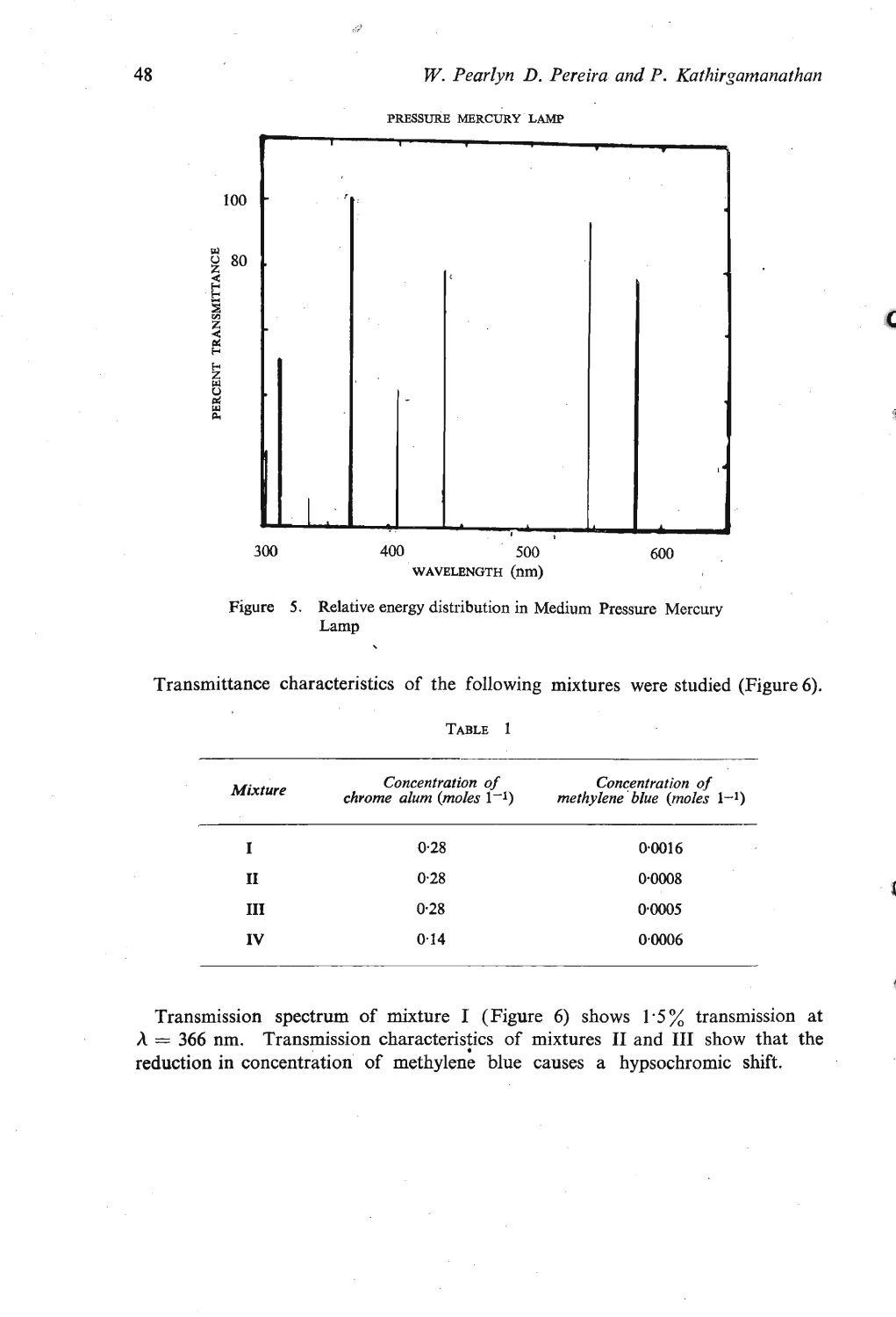

**It is easily seen (Figure 7) that mixture IV (0.14M in chrome alum and 0-0006M in methylene blue) constituting a monochromatic filter has a transmittance of 11** % **at 362 nm. Thus, we have achieved a near perfect monochromatic filter for 366 nm.** 



 $8 - 15799$ 

Ô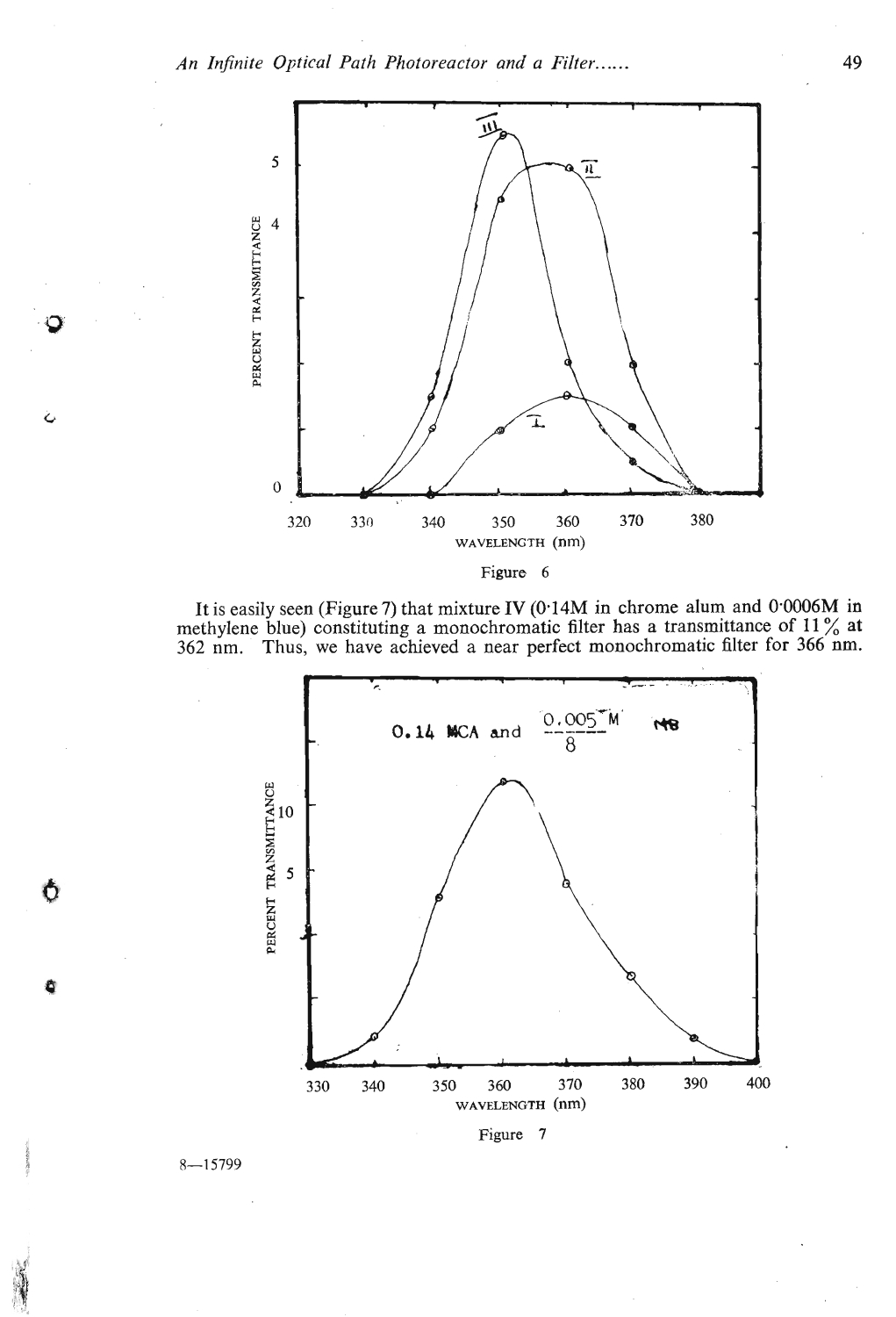$\mathbf C$ 

Ç

## **4. Experimental**

*Lamp* : medium pressure mercury lamp (90W).

*Filter* : 'CAMB' filter **0-25M** in chrome alum and 0.0011M in methylene blue, concentrations are adjusted to give the same transmission, as the transmission was measured in an 1CM cell whereas the filter pathlength here is 0.55 CM.

*Reactor* : Reactor *<sup>I</sup>*

**4.1. Experiment 1:** The total volume 640 ml (0.15M in ferric ammonium sulphate and  $0.06M$  in  $K_2C_2O_4$ ) was made by adding the appropriate volumes of stock solutions. Ferric ammonium sulphate was added at time zero to a thermally equilibrated mixture of the rest. 10 ml samples were drawn out (and replaced by 10 ml of water) and the following reagents were added in succession ;

- (i) 10 ml of buffer,
- (ii)  $2 \text{ ml of } 0.1\%$  1, 10 phenanthroline

and the total volume was made up to 50 **ml.** 

The resulting mixture was subjected to the analysis as described by Calvert and Pitts.<sup>2</sup> Photosensitive solutions were handled in the dark. (Temperature at which the experiment was done =  $29^{\circ}C \pm 1^{\circ}C$ .

### **4.2. Experiment 2** :

*Lamp* : Medium pressure mercury lamp. (90W)

*Filter* : "CA/MB" but concentrations of chrome alum and methylene blue were adjusted in accordance with the filter pathlength to get the same transmission as with 1 CM cell. Concentration of chrome alum is 0.7M and that of methylene blue is  $0.006M$ .

*Experiment* **1** was repeated in reactor **I1** (Figure 2).

**4.3. Experiment 3 :** The total volume 640 ml  $(0.05M)$  in  $H_2C_2O_4$  and 0.01M in uranyl sulphate) was made up by mixing appropriate volumes of  $H_2C_2O_4$  (0.8M) and uranyl sulphate  $(0.08M)$  and water. 10 ml. of samples were drawn (and replaced by 10 ml of water) at intervals and subjected to permanganate titrations (temperature  $30^{\circ}\text{C} \pm 1^{\circ}\text{C}$ .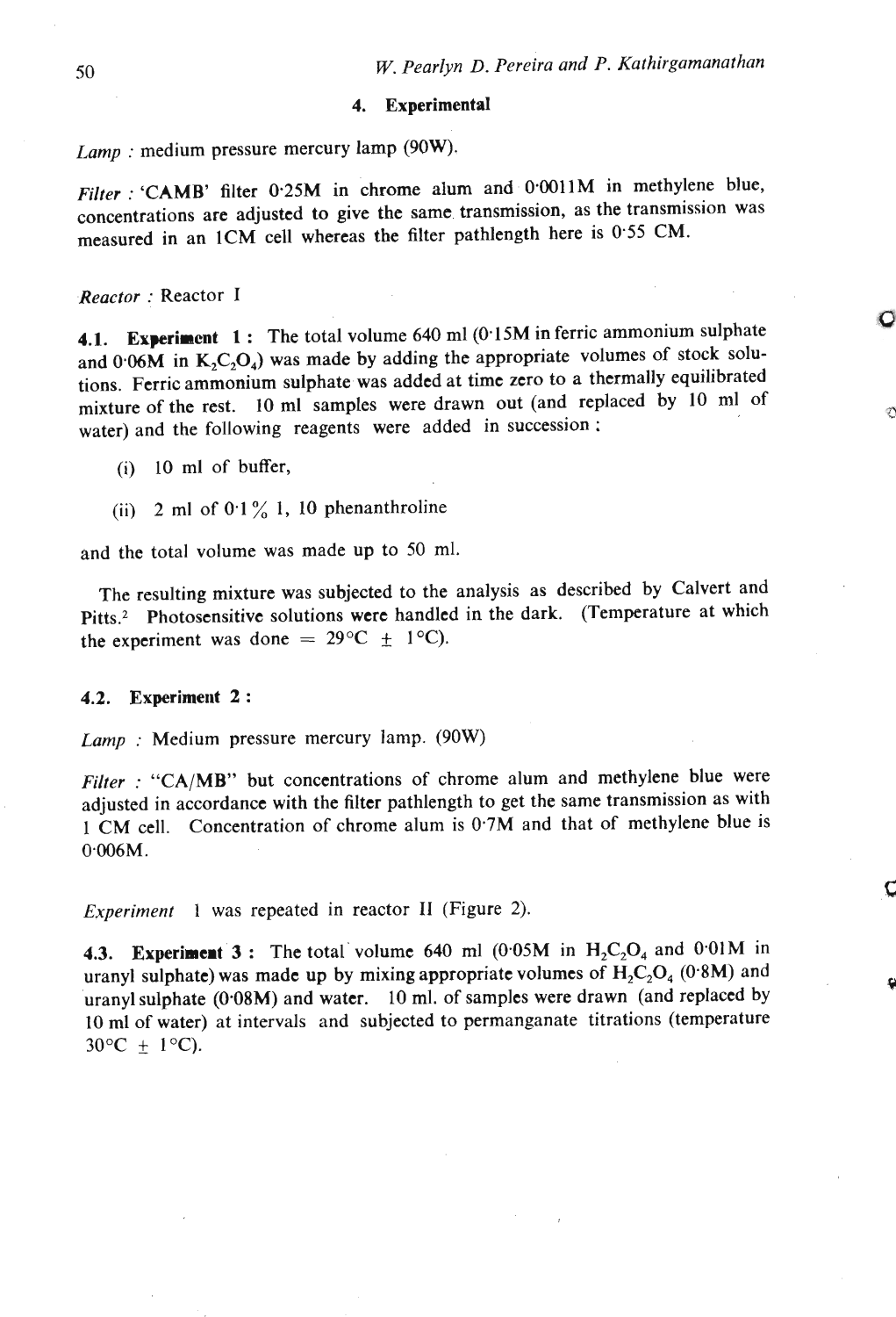| No. | Time<br>(min) | O.D. (optical<br>density) | corrected optical<br>density |
|-----|---------------|---------------------------|------------------------------|
|     | 3.17          | 0.055                     | 0.055                        |
| 2   | 10.50         | 0.175                     | 0.178                        |
| 3   | 14.00         | 0.245                     | 0.253                        |
| 4   | 18.00         | 0.265                     | 0.278                        |
| 5   | 23.00         | 0.295                     | 0.315                        |

## 5.1. Experiment 1 :

**5.** Results

5.2. Experiment 2: The reaction was immeasurably fast and optical density measurements were impossible.

5.3. Experiment 3 :

6.1. Experiment 1 :

**SI** 

О

**0** 

| 18.00<br>23.00          |            | 0.265                                        | 0.278              |  |
|-------------------------|------------|----------------------------------------------|--------------------|--|
|                         |            | 0.295                                        | 0.315              |  |
| were impossible.        |            | nt 2: The reaction was immeasurably fast and |                    |  |
| nt 3 :                  |            | TABLE<br>$\overline{\mathbf{3}}$             |                    |  |
| No.                     | Time (min) | $Vi$ (ml)                                    | $V^{corr}$<br>(ml) |  |
| 1                       | 0          | 103.70                                       | 103.70             |  |
| 2                       | 20         | 102.10                                       | 102.10             |  |
| $\overline{\mathbf{3}}$ | 40         | 99.00                                        | $100 - 58$         |  |
| $\boldsymbol{4}$        | 60         | 96.00                                        | 99.07              |  |
| 5                       | 80         | 92.80                                        | 97.35              |  |
| 6                       | 100        | 89.30                                        | 95.28              |  |
|                         |            |                                              |                    |  |

## **6.. Calcnlation**

The appropriate equation for the evaluation of light flux or intensity output emitted by the lamp **filter** system is given by

$$
I = \frac{50}{10} \cdot \frac{V}{\phi \epsilon l} \left\{ \frac{d\left(O.D.\right)^{corr}}{dt} \right\} \tag{1}
$$

where  $I$  is the intensity output by the lamp filter system,

 $\phi$  : is the quantum yield of the actinometer reaction,

**0** e : is the extinction coefficient of Fe(phen),  $2+$  at 510 nm,

*<sup>1</sup>*: pathlength of absorption cell, and

 $V$ : total volume in litres, when the results are subjected to least square treatment. 15799-9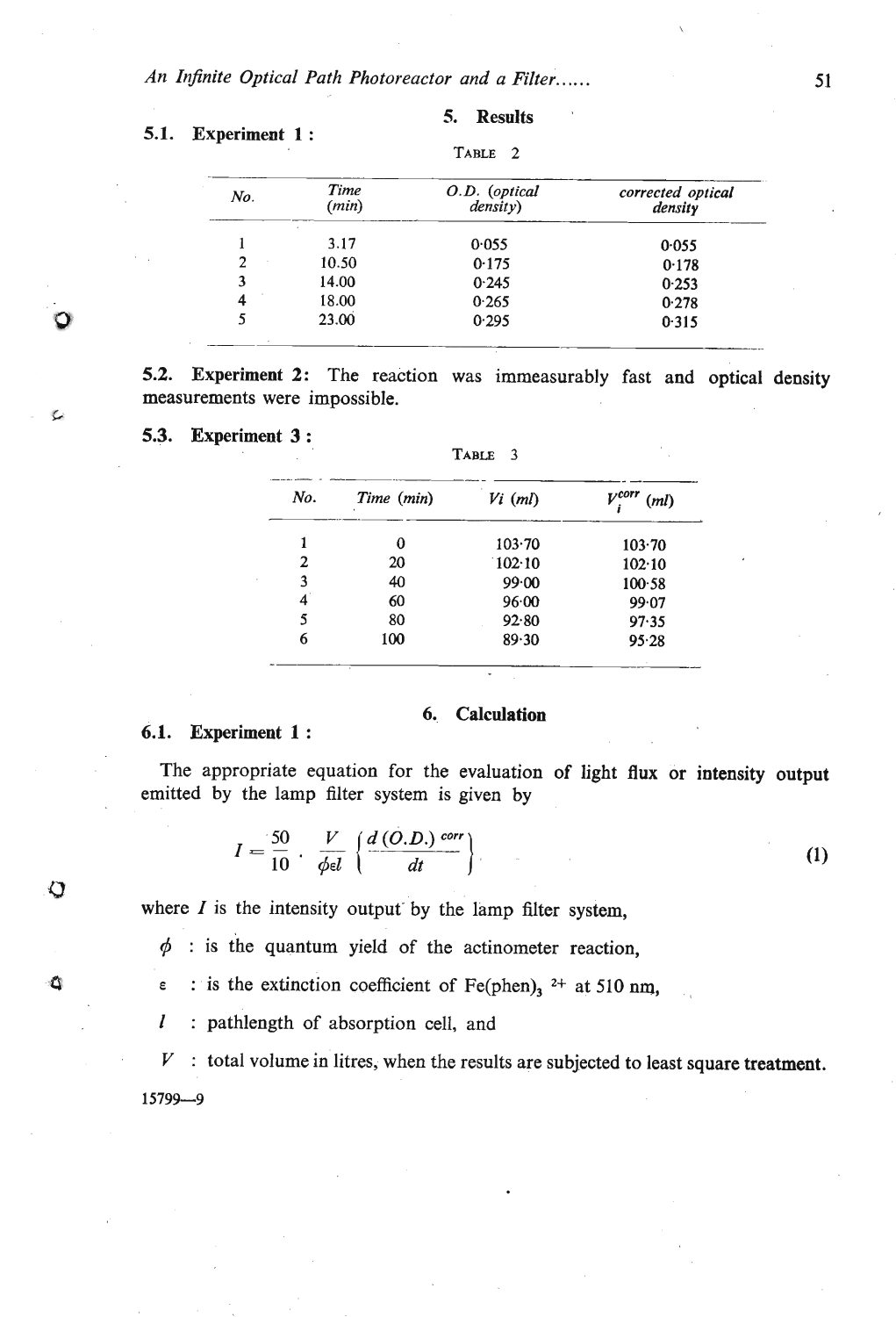*W. Pearlyn D. Pereira and P. Kathirgamanathan* 

$$
\frac{d\,(O.D^{corr})}{dt} = 1.68 \,\times\, 10^{-2} \,\text{min}^{-1}
$$

and substitution of appropriate values into the equation (1) yields

$$
I = \frac{50 \times 0.640 \times 1.68 \times 10^{-2} \times 6.023 \times 10^{23}}{10 \times 1.20 \times 1.1 \times 10^{4}}
$$
  
= 6.25 × 10<sup>18</sup> quanta min<sup>-1</sup>

**6.2.** Experiment 3 : When the results of Experiment 3 are subjected to least **<sup>C</sup>** square analysis, we get

$$
\frac{dV_{KMD4}^{corr}}{dt} = -0.068 \text{ ml } \text{min}^{-1}.
$$

where  $V_{KMD_4}^{corr}$  is the corrected volume of  $KMD_4$  required at time t, with coefficient of correlation  $(r^2) = 0.9964$  which shows how suitable the results are for linear regression.

The zero time datum gives

$$
N^{K M n O_4} = 0.0096 \text{ eq } 1^{-1}.
$$
  

$$
= \frac{d[OX]}{dt} = \frac{-d[V^{corr}_{K M n O_4}]}{dt} \cdot \frac{N_{K M n O_4}}{10 \text{ ml } \times 2 \text{ eq } \text{mole}^{-1}}
$$

The equation for the determination of absorbed intensity  $(I)$  is given by the The equation for the<br>Indian equation :

$$
I = \frac{V}{\phi} \left[ \frac{-d [OX]}{dt} \right]
$$
  
\n
$$
I = \frac{0.640 \times 0.068 \times 0.0096 \times 6.023 \times 10^{23}}{0.49 \times 10 \times 2}
$$
  
\n= 2.57 × 10<sup>19</sup> quanta min<sup>-1</sup>.

# *7.* **<b>Discussion 1. Discussion**

Consider the lamp-filter system of reactor I. Measurement shows that the total thickness of glass through which the light travels before coqing into contact with the reaction mixture is 0.62 cm and the filter pathlength is 0.55 cm. Figure 8 shows the transmission characteristics of 0.62 cm thick pyrex glass from which the transmission at 365 nm is 64.8%. Effectively, the relative intensity felt by the reaction

mixture is  $\frac{64.8}{100} \times 10.25 = 6.6\%$  at 365 nm.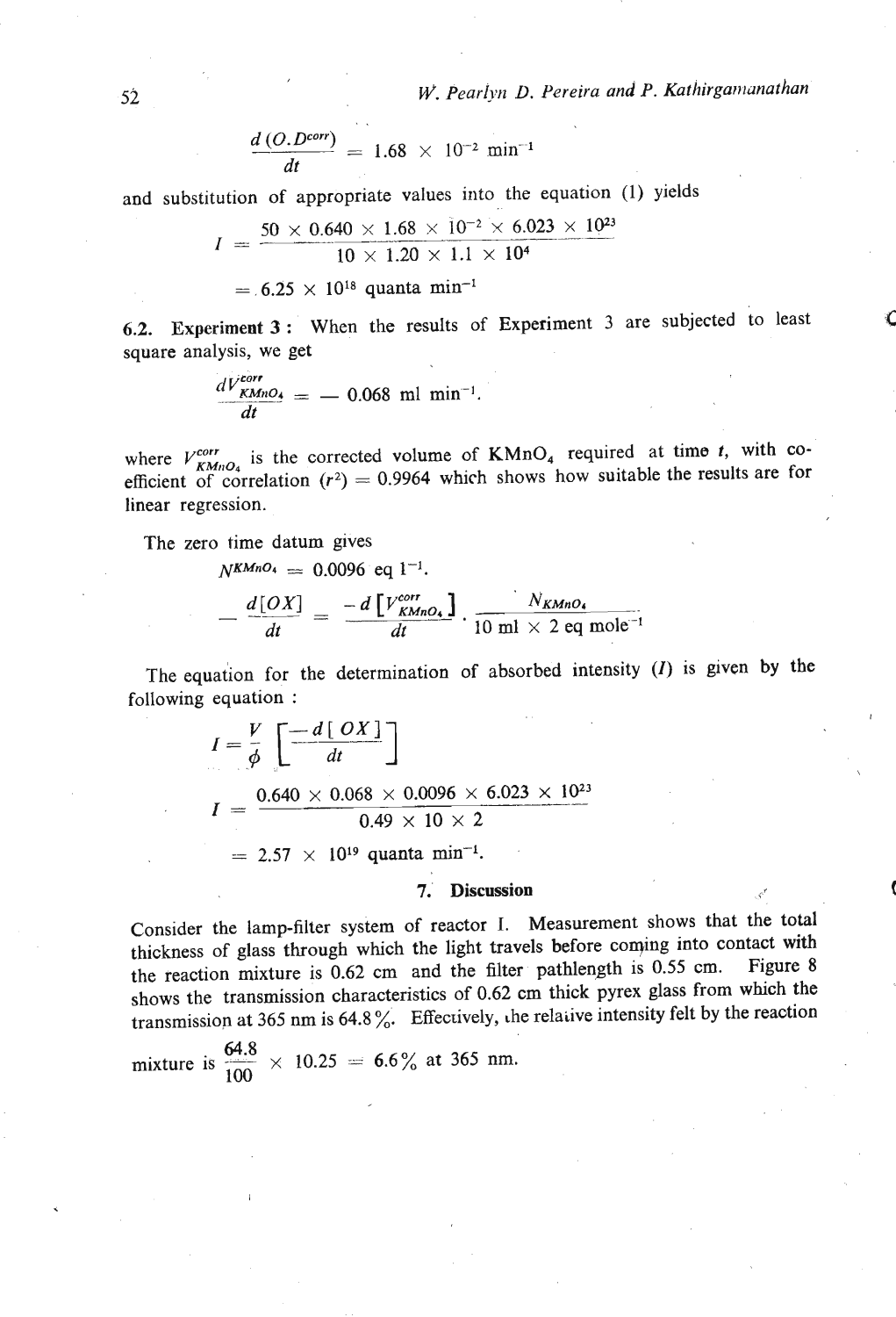*An Infinite Optical Path Photoreactor and* a *Filter* .. . . .



If the percent transmittance of the lamp-filter system was  $6.6\%$ , an intensity of  $10^{19}$ quanta min<sup>-1</sup> order(deduced on the basis of experimental results<sup>4</sup> obtained in previous work at the laboratory) should have been observed. The reduction in intensity was suspected to be due to the interaction of chrome alum and methylene blue at higher intensities as interaction has been shown to be absent<sup>5</sup> at low intensities.

Therefore chrome alum and methylene blue were kept in two separate concentric cylindrical compartments and Experiment 2 was carried out in reactor  $H$ . Measurements show that the total thickness of glass through which the light passes before coming into contact with the reaction mixture is 0.78. cm. The transmission characteristics of pyrex glass of 0.78 cm thickness is shown in Figure 9, frorr which the relative intensity output by the lamp-filter system can be shown to be  $\frac{10.25 \times 62}{1000} = 6.35\%$ which is comparable to the relative intensity output  $(6.60\%)$  of the former filter system (CAMB filter).

Ő

O

In Experiment 2, observation of ferrous oxalate precipitation before any measurements<sup>†</sup>could be made indicates that the reaction was complete in a short period of time. It obviously implies that the intensity has been increased greatly.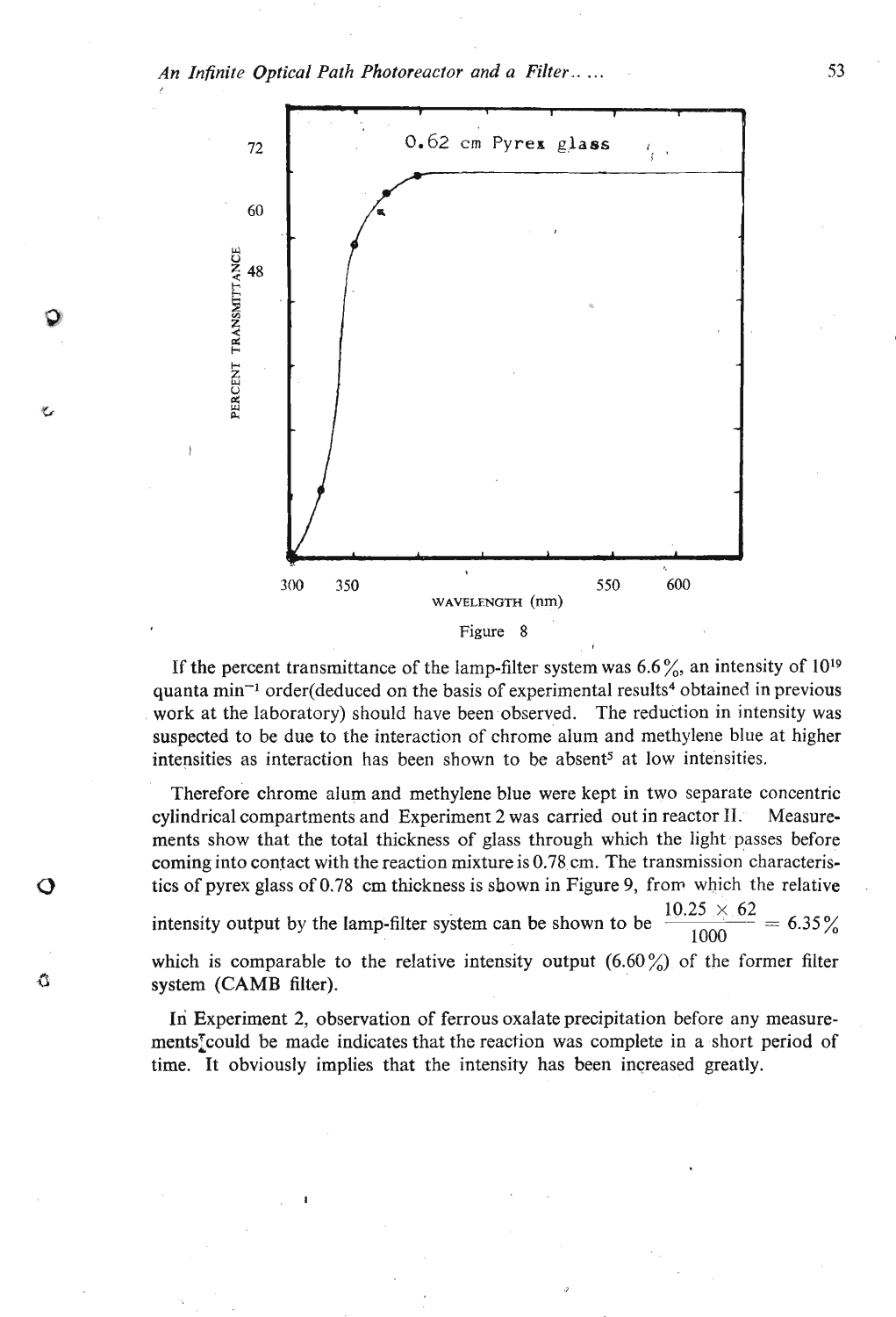

As uranyl oxalate actinometry is most suitable for high flux of light, Experiment 3 **was** performed, (the results of which are shown in Table 3,) from which the intensity turns out to be  $2.57 \times 10^{19}$  quanta min<sup>-1</sup>.

The use of two filter compartments results in a four-fold increase in intensity. From this increase in percentage transmission with high analyzing light intensity when chrome alum and methylene blue are isolated from each other, it may be concluded that an association complex is fonned between either one or more excited species and ground state species of chrome alum and methylene blue.

Since methylene blue is well known as a photosensitizer,<sup>6</sup> we can cautiously suggest that the first excited triplet of methylene blue is interacting with the  $Cr<sup>3+</sup>$  or in other words, it may be a case of exciplex formation. But what is significant about this is the fact that one of the components is an inorganic species.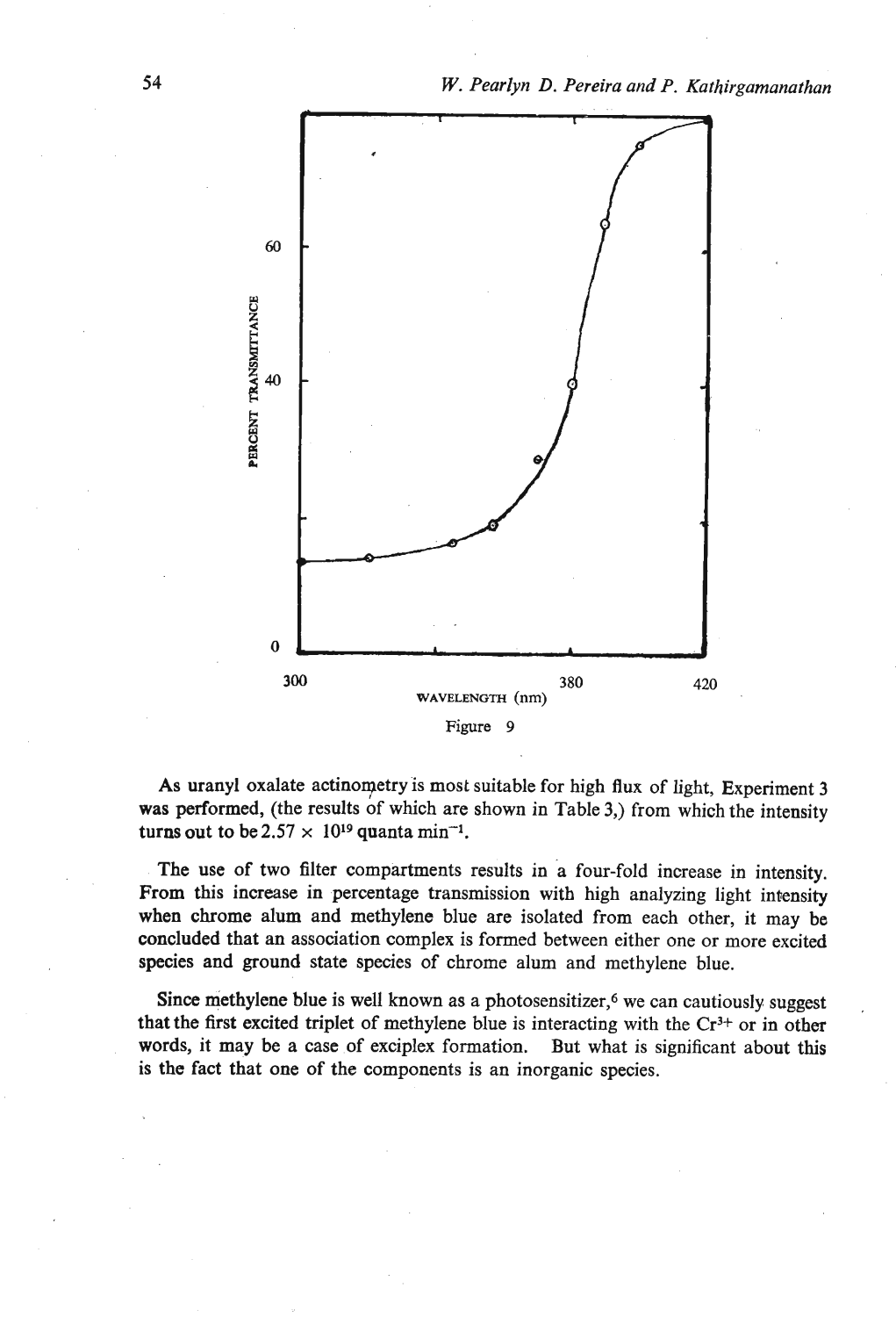## *An InJnite Optical Path Photoreactor and a Filter..* .. . . **<sup>55</sup>**

Thus a highly monochromatic lamp-filter system has been achieved emitting a reasonably high intensity. We shall now compare some of the reported values with the intensity output and properties of the filter.

Hammond obtained  $3 \times 10^{19}$  quanta min<sup>-1</sup> in the 365 nm region from a 800W showing a power utilization efficiency (PUE) of  $3.75 \times 10^{16}$  quanta min<sup>-1</sup> W<sup>-1</sup>.  $2.57 \times 10^{19}$  quanta min<sup>-1</sup> from 90W lamp was obtained showing a PUE of 2.85  $\times$  10<sup>17</sup> quanta min-I which is eight times as large as Harnmond's and also the light is more monochromatic than in the case of Hammond's experiment, since the half band **a** width is **25** nm, whereas it was 50 nm in Hammond's case.

> Calvert and Pitts<sup>1</sup> recommend a filter for the isolation of light at 366 nm. The comparison of this with the filter used is given below (Table 4).

| Calvert-Pitts (Figure 10)                                                                        |                 | "CA/MB" filter (Figure 11)                                                      |                  |
|--------------------------------------------------------------------------------------------------|-----------------|---------------------------------------------------------------------------------|------------------|
| Components                                                                                       | Pathlength      | <b>Components</b>                                                               | Pathlength       |
| Components<br>1.                                                                                 |                 |                                                                                 |                  |
| aqueous $CuSO4$ solution<br>$\rm (i)$<br>50 $gl^{-1}$                                            | $10 \text{ cm}$ | (i)<br>aqueous solution of<br>chrome allum<br>$(0.7 \text{ mole } 1^{-1})$      | $0.2$ cm         |
| Corning glass 7-37<br>(i)<br>(5800)                                                              | $0.5$ cm        | (ii)<br>aqueous solution of<br>methylene blue<br>$(0.006 \text{ mole } 1^{-1})$ | $0.1 \text{ cm}$ |
| (iii)<br>2, 7 dimethyl 3, 6 diazo<br>cyclopepta 1,6 diene<br>perchlorate $(0.1 \text{ g}l^{-1})$ | $1 \text{ cm}$  |                                                                                 |                  |
| Testing time: 113 h<br>2.                                                                        |                 | Length of time is immaterial                                                    |                  |
| 3. Light stability: Increase<br>in transparency observed in<br>the first four hours              |                 | No change in transparency                                                       |                  |
| Half band width: 30 nm<br>4.                                                                     |                 | Half band width : 25 nm                                                         |                  |
| Maximum transmittance: $25\%$<br>5.                                                              |                 | 6.5%                                                                            |                  |

TABLE 4

The above table shows the relative advantages of the filter over the other except the fact that the maximum transmission in this case is nearly four times less than Calvert's and Pitt's.

 $\mathbf C$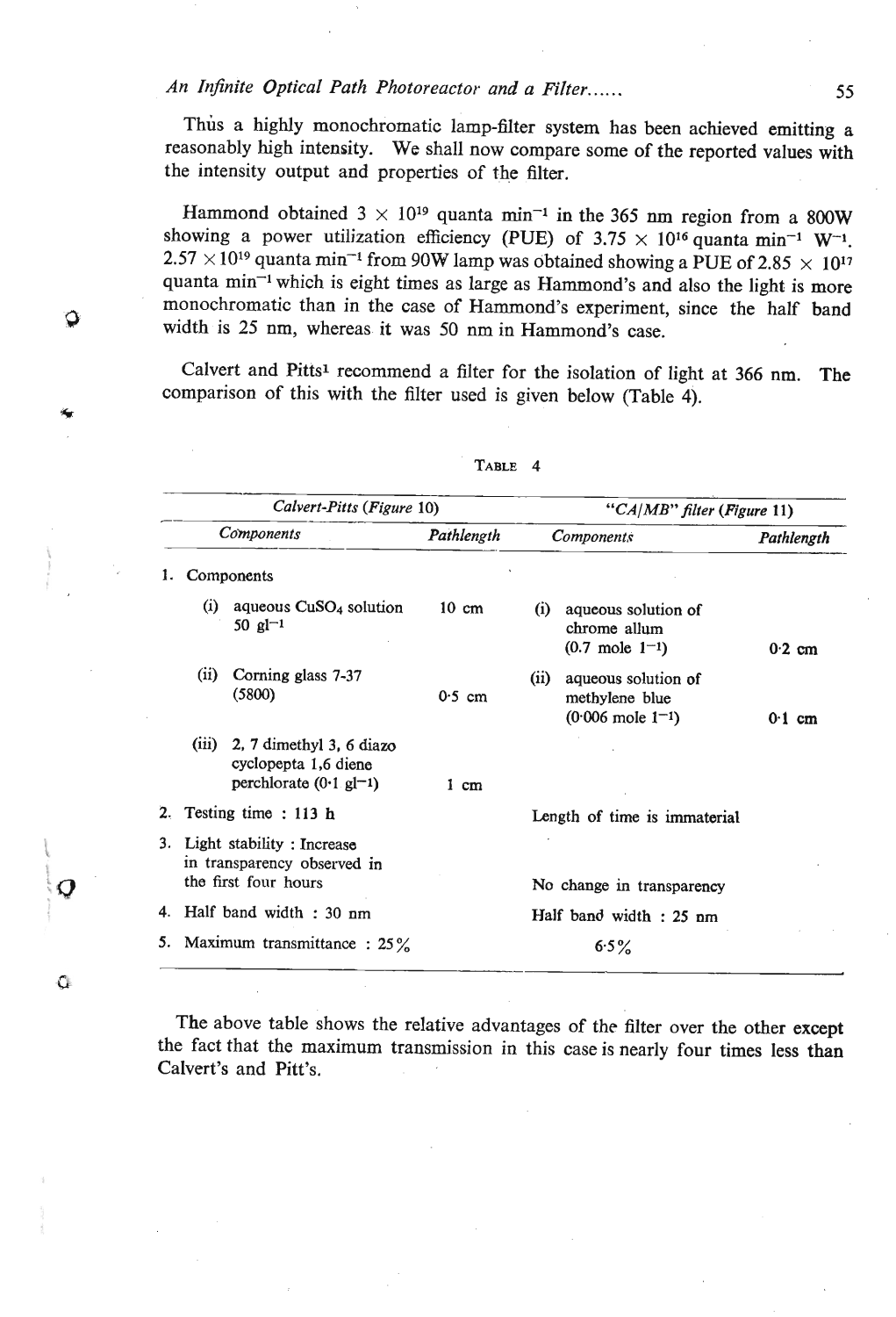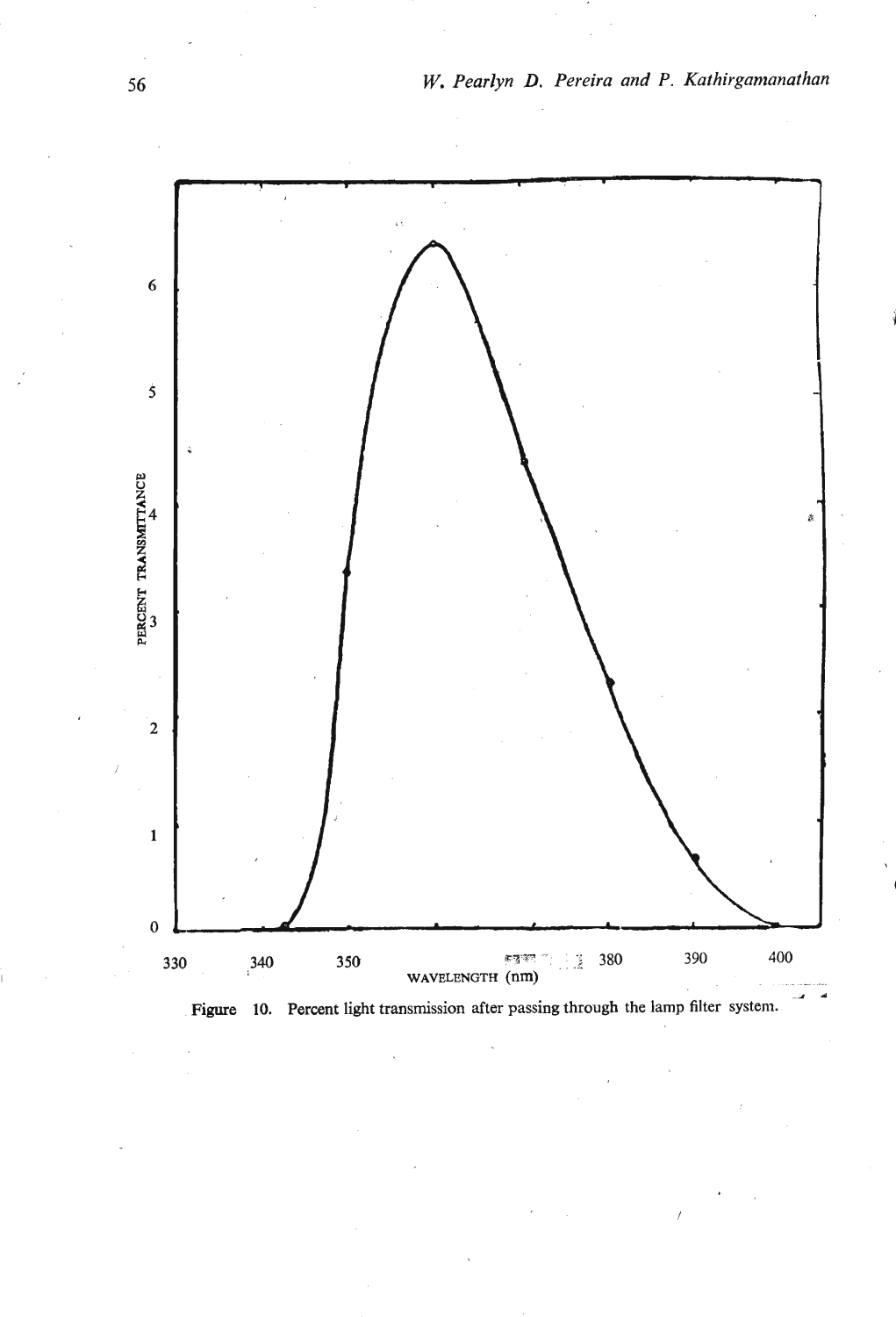O

 $\zeta$ 

 $\mathcal{O}$ 



**Figure 11. Transmission of filter combination for isolation of 365-366 nm region** \*